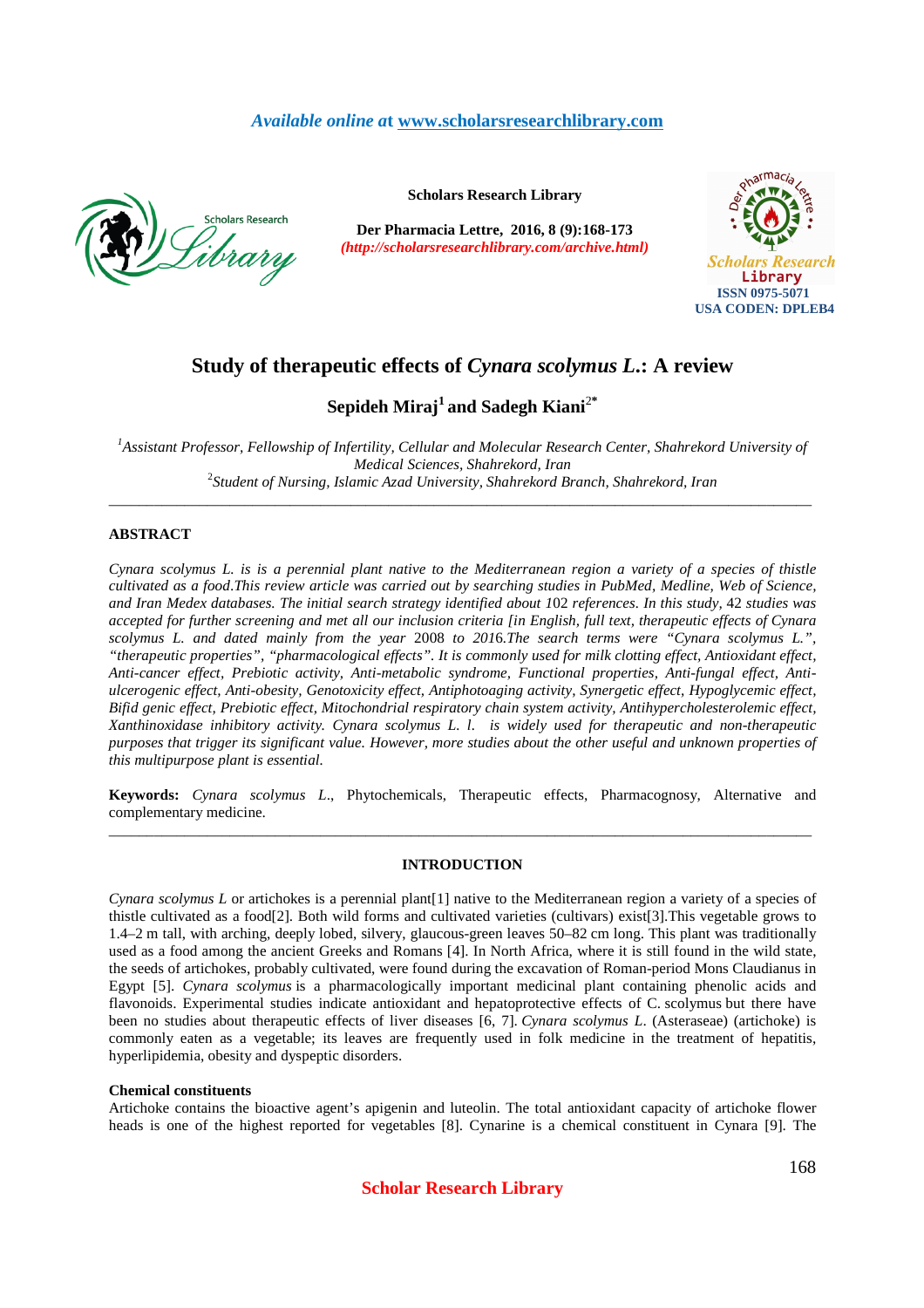majority of the cynarine found in artichoke is located in the pulp of the leaves, though dried leaves and stems of artichoke also contain it. It inhibits taste receptors, making water (and other foods and drinks) seem sweet.

\_\_\_\_\_\_\_\_\_\_\_\_\_\_\_\_\_\_\_\_\_\_\_\_\_\_\_\_\_\_\_\_\_\_\_\_\_\_\_\_\_\_\_\_\_\_\_\_\_\_\_\_\_\_\_\_\_\_\_\_\_\_\_\_\_\_\_\_\_\_\_\_\_\_\_\_\_\_

### **Hepatocurative effects**

Hepatocurative effects of C. scolymus leaf extract on carbon tetrachloride (CCl4)-induced oxidative stress and hepatic injury in rats were investigated .results indicated that C. scolymus leaf extract has hepatocurative effects of on CCl4-induced oxidative stress and hepatic injury by reducing lipid peroxidation, providing affected antioxidant systems towards the normal range. It also had positive effects on the pathway of the regulatory mechanism allowing repair of DNA damage on CCl4-induced hepatotoxicity [10].

# **Milkclotting effect**

Two different milk clotting enzymes, belonging to the aspartic protease family, were extracted from both artichoke leaves and alpine thistle flowers, and the latter was covalently immobilized by using a polyacrylic support containing polar epoxy groups. Our findings showed that the alpine thistle aspartic protease was successfully immobilized at pH 7.0 on Immobeads IB-150P beads and that, under these experimental conditions, an immobilization yield of about 68% and a recovery of about 54% were obtained. Since the enzyme showed an optimal pH of 5.0, a value very similar to the one generally used for milk clotting during cheese making, and exhibited a satisfactory stability over time, the use of such immobilized vegetable rennet for the production of novel dairy products is suggested<sup>[11]</sup>.

# **Antioxidant effect**

The protective effects of coenzyme Q10 (CoQ10) and *Cynara scolymus L* (CS) on doxorubicin (dox)-induced toxicity was Evaluated. It is concluded that pretreatment with CoQ10 and CS is associated with up-regulation of favorable protective enzymes and down-regulation of oxidative stress. That can be advised as a supplement to doxtreated patients [12].

The potential for bioavailability of the artichoke polyphenols was estimated by using both in vitro digestion and Caco-2 human intestinal cell models. It was shown that the utilized in vitro models, although not fully responding to the morphological and physiological features of human in vivo conditions, could be a useful tool for investigating mechanistic effects of polyphenols released from the food matrix [13].

In an in vivo study, antioxidant activity of a quantified leaf extract of *Cynara scolymus* (artichoke) was examined and it was suggested that 0.2 g/kg BW/day of ALE decreased oxidative stress: malondialdehyde and 8hydroxydeoxyguanosine levels significantly diminished, whereas erythrocyte glutathione levels significantly increased. A 1.0 g/kg BW/day ALE did not show higher antioxidant activity [14].

The phenolic compounds of this plant was evaluated by using HPLC. It was indicated that the artichoke extract could be regarded as a bioactive functional food and also as a promising source of antioxidant phenolic compounds [15].

The ability of C. scolymus L. LE to modulate the mutagenicity of EMS was examined using the cytokinesis block micronucleus (CBMN) cytome assay in three antigenotoxic protocols, pre- post- and simultaneous treatments and it was suggested that the protective activity of C. scolymus L. could be associated to its constitutive antioxidants compounds [16].

The protective effect of the hydroethanolic extract of artichoke against altered biochemical parameters in rats fed with lead-containing diet was evaluated.These results clearly show that the artichoke extract in lead-poisoned rats has suitable chelating properties for the reduction of blood lead levels [17].

The catecholase and cresolase activities of PPO from three different Sicilian artichokes cultivar were evaluated with regard to substrate specificity and enzyme kinetics, optimum pH and temperature, temperature and pH stability, and inhibitor test; the results were used for technological purposes, particularly to optimize minimally processed productions (ready-to-eat and cook-chilled artichokes)[18].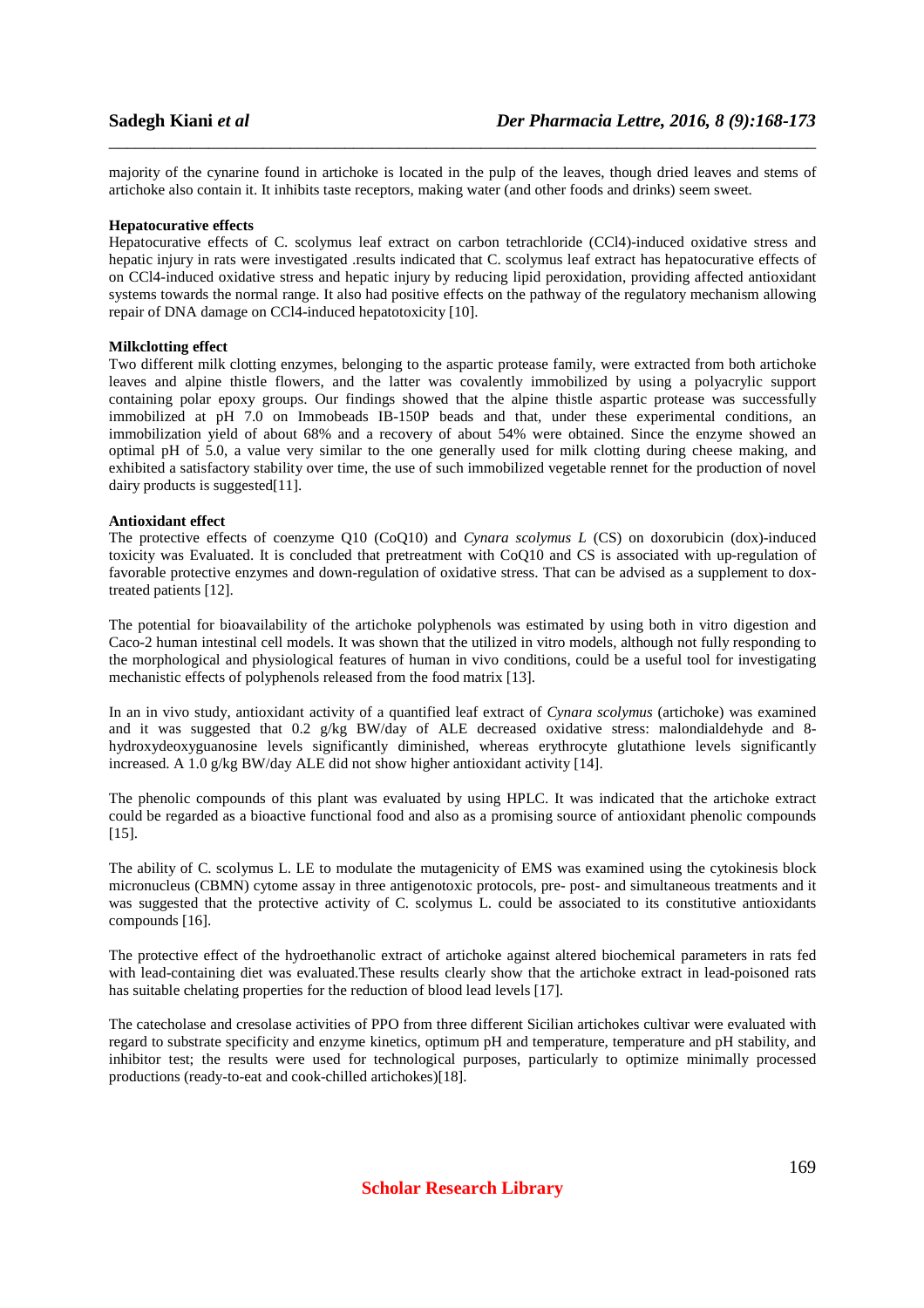The effect of an artichoke extract on induced reactive oxygen species (ROS) generation in cultured human umbilical endothelial cells (HUVECs) and its reductive properties were evaluated. The results was confirmed application of artichoke extracts as endothelium protecting agents [19].

\_\_\_\_\_\_\_\_\_\_\_\_\_\_\_\_\_\_\_\_\_\_\_\_\_\_\_\_\_\_\_\_\_\_\_\_\_\_\_\_\_\_\_\_\_\_\_\_\_\_\_\_\_\_\_\_\_\_\_\_\_\_\_\_\_\_\_\_\_\_\_\_\_\_\_\_\_\_

The influence of supplementation with artichoke-leaf extract on parameters describing balance between oxidants and antioxidants in competitive rowers was investigated and it was demonstrated that consuming artichoke-leaf extract, a natural vegetable preparation of high antioxidant potential, resulted in higher plasma TAC than placebo but did not limit oxidative damage to erythrocytes in competitive rowers subjected to strenuous training [20].

The hepatoprotective properties of polyphenolic extracts from the edible part of artichoke (AE) was evaluated and it was illustrated that AE reduced cell viability and had an apoptotic activity on a human liver cancer cell line [21].

The effect of the artichoke extract (AE) on oxidation of palmitic-1-14C acid administered intravenously to rats at a dose 25 and 50 mg/kg bwwas investigated.The results demonstrate that the AE possess stimulatory properties with respect to oxidation of palmitic acid administered to rats, and provide new information on the mechanism of antilipemic activity of the extract associated with activation of lipid oxidation in the organism [22].

### **Anti-cancer effect**

Chronic and low doses of AEs treatment at sublethal concentrations was demonstrated .Findings demonstrate that chronic AEs treatment inhibits breast cancer cell growth via the induction of premature senescence through epigenetic and ROS-mediated mechanisms.[23].

Antitumoral effects of the leaf extract of Cynara scolymus both *in vitro* and *in vivo* on mesothelioma cell lines was investigated. It was found that Cynara scolymus treatment affects strongly cell growth, migration and tumor engraftment of mesothelioma cell lines. [24].

### **Prebiotic activity**

The positive prebiotic activity scores observed with respect to Escherichia coli 25922 indicated that fibers assayed are metabolized as well as glucose by Lactobacillus plantarum 8114 and Bifidobacterium bifidum ATCC 11863 and that they are selectively metabolized by these microorganisms. The potential capacity to selectively stimulate the growth of intestinal bacteria associated with health shown by fraction A can be ascribed to its high inulin and low methylation degree pectin contents [25].

## **Anti-metabolic syndrome**

Cynara scolymus showed moderate ACE inhibitory activity. The results indicate some moderate potential of the dietary supplement Boldocynara and its single ingredients for the prevention of metabolic disorders [26].

### **Functional properties**

The basic chemical composition and functional properties of six by-product fractions collected from different steps of artichoke industrial processing were evaluated and it showed that Fractions differed in thermal treatment, the bract position in the artichoke head and the cutting size. The more interesting fractions for use as functional ingredients were those situated closer to the artichoke heart and thermally treated [27].

### **Anti-fungal effect**

The possible endophytic behavior of B. bassiana and B. ochroleuca on artichoke, Cynara scolymus, after foliar spraying technique was investigated. The results reveals significant new data on the interaction of inoculated fungi with artichoke plant as ecological roles that can be exploited for the protection of plants [28].

### **Anti-ulcerogenic effect**

The role of the methanol extract as an anti-ulcer agent against ethanol-induced gastric ulcer in rats was evaluated. The result showed the high anti-ulcerogenic potential of scales of C. scolymus heads was established here for the first time [29].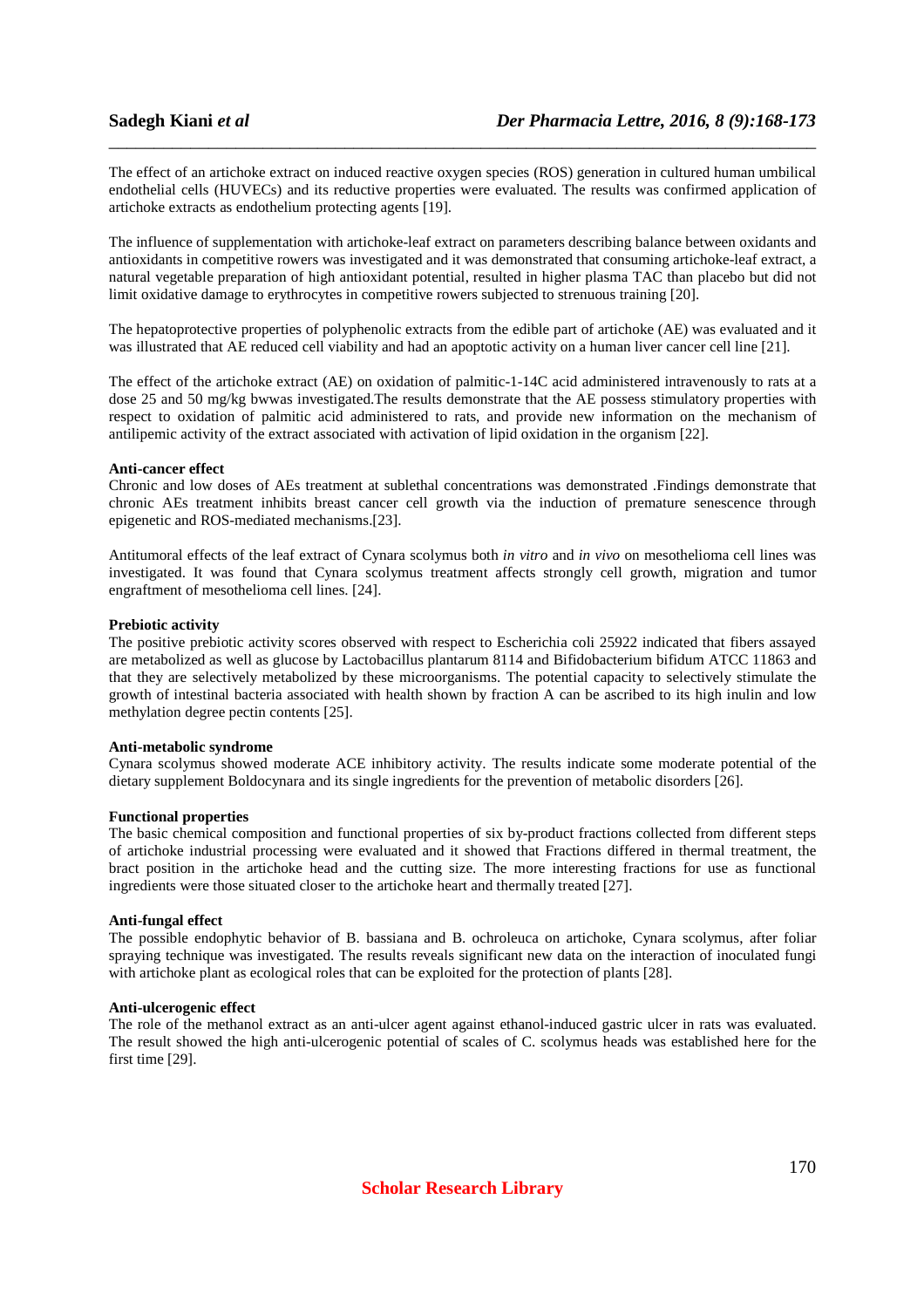# **Anti-obesity**

The efficacy of a dietary supplementation with an extract from Cynara scolymus (Cs) on the glucose pattern in a group of patients with naïve impaired fasting glycaemia (IFG) was evaluated. The findings demonstrate the efficacy of Cs extract on the reduction of glycometabolic parameters in overweight subjects with IFG [30].

\_\_\_\_\_\_\_\_\_\_\_\_\_\_\_\_\_\_\_\_\_\_\_\_\_\_\_\_\_\_\_\_\_\_\_\_\_\_\_\_\_\_\_\_\_\_\_\_\_\_\_\_\_\_\_\_\_\_\_\_\_\_\_\_\_\_\_\_\_\_\_\_\_\_\_\_\_\_

The effect of this extract combination and of each single extract in an experimental model of food craving, made up of rats was investigated and the results suggest that the extract combination can reduce the self-administration of the chocolate-flavoured beverage entirely relied on the Phaseolus vulgaris extract and combinations of Phaseolus vulgaris and Cynara scolymus extracts may possess anti-overweight, anti-obesity, and possibly anti-food-related addictive disorders [31].

The efficacy of a dietary supplementation with an extract from Phaseolus vulgaris and Cynara scolymus, on satiation, the glucose and lipid pattern was investigated. It found that in the supplemented group, the homeostasis model assessment, the body mass index and the susceptibility-to-hunger score of the TFEQ, decreased significantly after intervention; these parameters did not change in the controls. This treatment appears potentially useful in the management of overweight and dysglycaemia[32].

In an animal study, non-selected Wistar and genetically obese Zucker rats were treated acutely with a purified extract of Cynara scolymus flowering heads (500-1500 mg/kg by gavage) immediately prior to 1 h access to a fixed amount of food. The results obtained constitute the first evidence of a hypoglycemic effect of an artichoke preparation in laboratory rodents and confirm previous observations made in humans [33].

# **Genotoxicity effect**

Genotoxic and mutagenic activities of artichoke leaf aqueous extract in mice using the comet assay and the micronucleus test was evaluated. The genotoxic results showed that leaf extracts did not increase micronuclei in peripheral blood cells. Compared to the control group, a significant increase in comet assay values was observed only in bone marrow of group treated with 2000 mg/kg, the highest dose tested, indicating that artichoke tea should be consumed with moderation [34].

# **Antiphotoaging activity**

Extracts of this plant for its possible inhibitory effect on the transcriptional activity of NF-κB was screened. *Cynara scolymus L*., showed a greatest effect on the suppression of NF-κB transactivation. So,it was found that cynaropicrin, which is a sesquiterpene lactone, inhibited the NF-κB-mediated transactivation of bFGF and MMP-1. The findings indicate that cynaropicrin is an effective antiphotoaging agent that acts by inhibiting NF-κB-mediated transactivation [35].

### **Synergetic effect**

The effect of artichoke (*Cynara scolymus L*.) and zeolite nano-materials on urinary excretion of nicotine and consequently elimination of systematically absorbed nicotine was investigated. Artichoke leaf extract can cause increase in urinary excretion of nicotine in longer post administration times. It was observed that co-administration of nanozeolites and the leaf extract has the synergetic effect on increasing the urinary excretion of nicotine [36].

# **Hypoglycemic effect**

The effect of standardized extracts of P. vulgaris and C. scolymus and their combination on food intake and glycemia in rats was investigated. The results suggest that a mixture of P. vulgaris and C. scolymus extracts is preferable over each single extract, as it combines the anorectic effect of the P. vulgaris extract with the hypoglycemic effect of both extracts. [37].

### **Bifid genic effect**

The impact of a very-long-chain inulin on the human intestinal microbiota compared with maltodextrin was determined. Theresults were also confirmed that daily consumption of VLCI extracted from globe artichoke exerted a pronounced prebiotic effect on the human faecalmicrobiota composition and was well tolerated by all volunteers [38].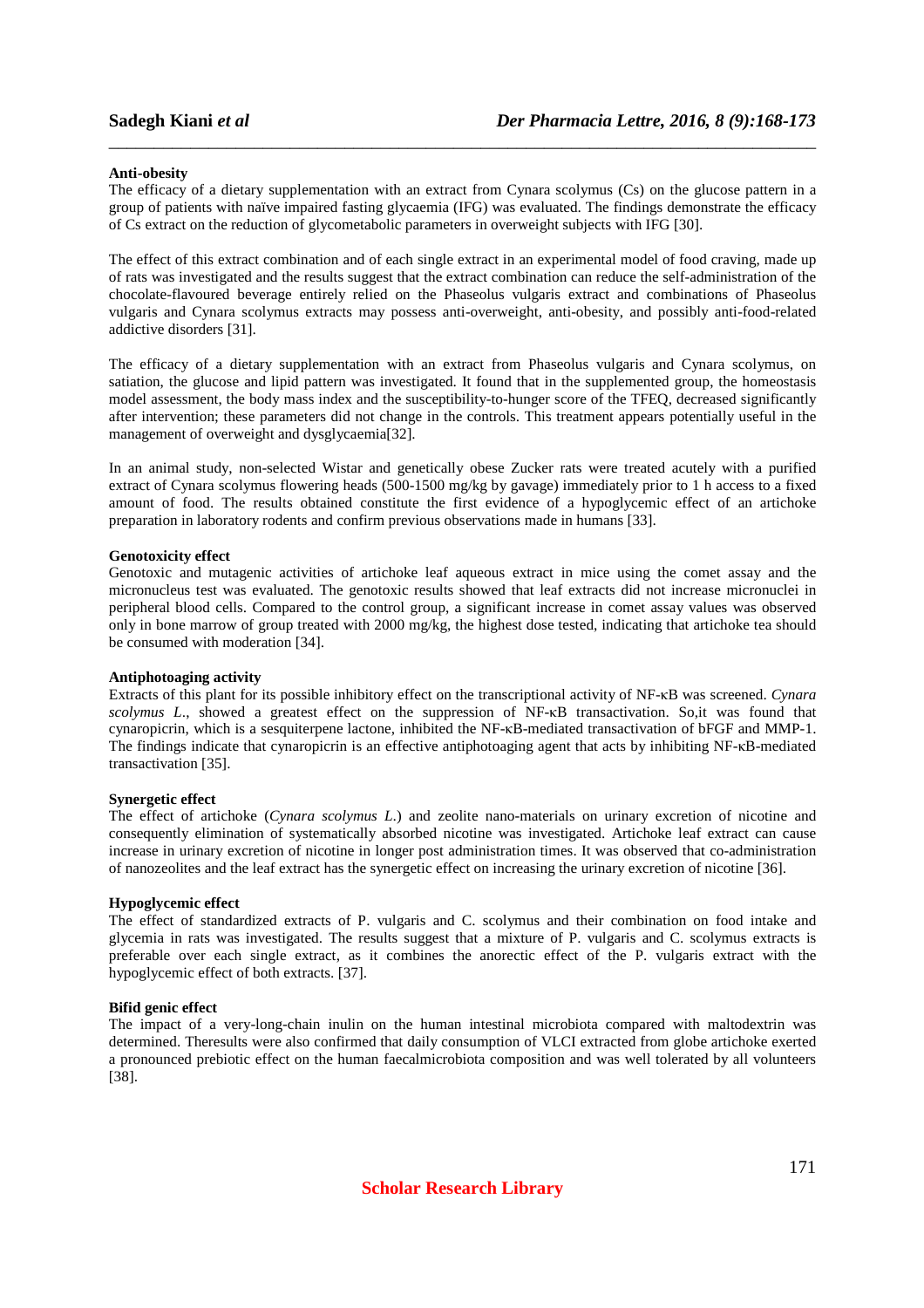### **Prebiotic effect**

The changes in carbohydrate composition occurring in artichoke heads during storage under different conditions were evaluated. The results showed Higher-temperature storage and storage without packing induce strong carbohydrate changes. Thereby, eating stored artichoke leads to consumption of an inulin quantity that does not provoke unwanted symptoms related to gas production but sufficient to have a prebiotic effect [39].

\_\_\_\_\_\_\_\_\_\_\_\_\_\_\_\_\_\_\_\_\_\_\_\_\_\_\_\_\_\_\_\_\_\_\_\_\_\_\_\_\_\_\_\_\_\_\_\_\_\_\_\_\_\_\_\_\_\_\_\_\_\_\_\_\_\_\_\_\_\_\_\_\_\_\_\_\_\_

### **Mitochondrial respiratory chain system activity**

The effect of artichoke extract on mitochondrial respiratory chain (MRC) activity in isolated rat liver mitochondria was studied. The results suggest a complex inhibitory mechanism of the extract. Inhibition of the succinate oxidase system was competitive whereas isolated cytochrome oxidase was inhibited noncompetitively [40].

# **Antihypercholesterolemic effect**

The effect of ALE on plasma lipid levels and general well-being in otherwise healthy adults with mild to moderate hypercholesterolemia. 131 adults were screened .it is suggested that the apparent positive health status of the study population may have contributed to the modesty of the observed response [41].

# **Xanthinoxidase inhibitory activity**

The xanthine oxidase (XO) inhibitory activity of an artichoke leaf extract (ALE) and some of its main compounds in vitro was examined.an aqueous ALE, caffeic acid derivatives and flavones exerted XO inhibitory effects in vitro but a hypouricemic activity could not be confirmed after oral administration [42].

# **REFERENCES**

[1] D'Antuono I, Garbetta A, Linsalata V, Minervini F, Cardinali A. *Food Funct*. **2015**;6(4):1268-77.

- [2] Fissore EN, Santo Domingo C, Gerschenson LN, Giannuzzi L.*Food Funct* . **2015**;6(5):1667-74.
- [3] Pulito C, Mori F, Sacconi A, Casadei L, Ferraiuolo M, Valerio MC, et al.*Oncotarget*. **2015**;6(20):18134-50.

[4] Red. [Artichoke extract with prokinetic effect]. MMW Fortschritte der Medizin. **2015**;157(14):73.

[5] Mileo AM, Di Venere D, Abbruzzese C, Miccadei S.*Oxid Med Cell Longev*. **2015**;2015:363827.

[6] Colak E, Ustuner MC, Tekin N, Colak E, Burukoglu D, Degirmenci I, et al. SpringerPlus. **2016**;5:216.

[7] Ruiz-Aceituno L, Garcia-Sarrio MJ, Alonso-Rodriguez B, Ramos L, Sanz ML. *Food chem*. **2016**;196:1156-62.

[8] Nassar MI, Mohamed TK, Elshamy AI, El-Toumy SA, Abdel Lateef AM, Farrag AR. *J Sci Food Agric*. **2013**;93(10):2494-501.

[9] Boubaker M, Omri AE, Blecker C, Bouzouita N.*Food Sci Technol Int*.**2016**.

[10] Colak E, Ustuner MC, Tekin N, Colak E, Burukoglu D, Degirmenci I, et al. SpringerPlus. **2016**;5(1):1.

[11] Esposito M, Di Pierro P, Dejonghe W, Mariniello L, Porta R*. Food chem*. **2016**;204:115-21.

[12] Mustafa HN, El Awdan SA, Hegazy GA, Jaleel GAA. *Indian J Pharmacol*. **2015**;47(6):649.

[13] D'Antuono I, Garbetta A, Linsalata V, Minervini F, Cardinali A. *Food & funct*. **2015**;6(4):1268-77.

[14] Magielse J, Verlaet A, Breynaert A, Keenoy BMY, Apers S, Pieters L, et al. *Mol Nutr Food Res.* **2014**;58(1):211-5.

[15] Abu-Reidah IM, Arráez-Román D, Segura-Carretero A, Fernández-Gutiérrez A.*Food chem*. **2013**;141(3):2269- 77.

[16] Jacociunas LV, de Andrade HHR, Lehmann M, Pedersini LW, Ferraz AdBF, da Silva J, et al.*Phytomedicine* . **2013**;20(12):1131-4.

[17] Heidarian E, Rafieian-Kopaei M. *Pharm Biol*. **2013**;51(9):1104-9.

[18] Todaro A, Peluso O, Catalano AE, Mauromicale G, Spagna G. *J Agric Food Chem*.**2010**;58(3):1714-8.

[19] Juzyszyn Z, Czerny B, Pawlik A, Droździk M. *Phytother Res.* **2008**;22(9):1159-61.

[20] Skarpanska-Stejnborn A, Pilaczynska-Szczesniak L, Basta P, Deskur-Smielecka E, Horoszkiewicz-Hassan M. *Int J Sport Nutr Exerc Metab*. **2008**;18(3):313.

[21] Miccadei S, Di Venere D, Cardinali A, Romano F, Durazzo A, Foddai MS, et al. *Nutr Cancer*. **2008**;60(2):276- 83.

[22] Juzyszyn Z, Czerny B, Pawlik A, Drozdzik M.*Mol Nutr Food Res* . **2008**;52(5):589-94.

[23] Mileo AM, Di Venere D, Abbruzzese C, Miccadei S. *Oxid Med Cell Longev*. **2015**;2015.

[24] Pulito C, Mori F, Sacconi A, Casadei L, Ferraiuolo M, Valerio MC, et al. *Oncotarget*. **2015**;6(20):18134.

[25] Fissore EN, Santo Domingo C, Gerschenson LN, Giannuzzi L. *Food funct*. **2015**;6(5):1667-74.

[26] Villiger A, Sala F, Suter A, Butterweck V. *Phytomedicine*. **2015**;22(1):138-44.

**Scholar Research Library**